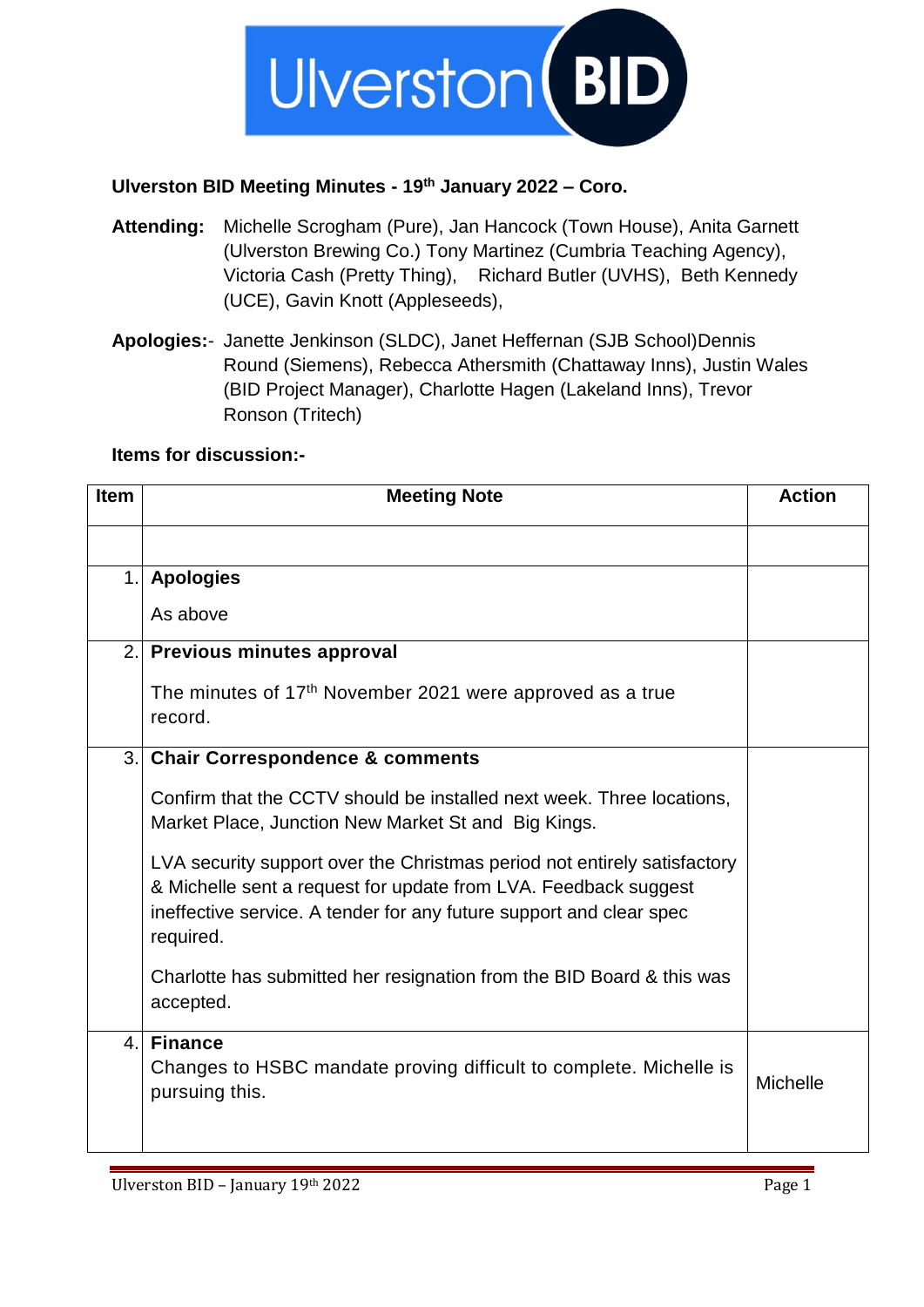|    | The extent of the BID boundary to include both M&S and Aldi was<br>questioned. Needs checking to see if BID is missing out on levy.                                                                                                                                                                                                                                                                        |             |
|----|------------------------------------------------------------------------------------------------------------------------------------------------------------------------------------------------------------------------------------------------------------------------------------------------------------------------------------------------------------------------------------------------------------|-------------|
|    | General Board interest in the auction of the Old Library opposite<br>the Coro. There may be an opportunity to register the property as a<br>building of Community Interest. If granted this would stop the<br>auction and allow a period for the applicants to raise a bid for the<br>property. Beth to see if this is possible.                                                                           | <b>Beth</b> |
| 5. | <b>Terms of Reference</b>                                                                                                                                                                                                                                                                                                                                                                                  |             |
|    | Now drafted and issued to Board.                                                                                                                                                                                                                                                                                                                                                                           |             |
|    | Quorum agreed at 6. Non attendance clause to include extenuating<br>circumstances for flexibility. The missing of 5 consecutive meetings<br>to be considered the limit for Board involvement.                                                                                                                                                                                                              |             |
|    | 6. Choose Ulverston                                                                                                                                                                                                                                                                                                                                                                                        |             |
|    | Not discussed                                                                                                                                                                                                                                                                                                                                                                                              |             |
| 7. | <b>Pub Trail</b>                                                                                                                                                                                                                                                                                                                                                                                           |             |
|    | Draft now tabled. 4 trails identified to include the variety of pubs in and<br>around the town.                                                                                                                                                                                                                                                                                                            |             |
|    | Comments:-                                                                                                                                                                                                                                                                                                                                                                                                 |             |
|    | As the QR code links from each pub to the Choose Ulverston site, all<br>the viewed data needs to be up to date. Jan Hancock will check out &<br>advice Sophie where applicable.                                                                                                                                                                                                                            | Jan         |
|    | The guide on how to use will be updated.                                                                                                                                                                                                                                                                                                                                                                   | Michelle    |
|    | The Loyal Free offers for each location may also be outdated and this<br>needs a review with the Pubs. Justin can check as final buy in to the<br>scheme for each location.                                                                                                                                                                                                                                | Justin      |
|    | Prize for completion of the trails (all 4) now to be offered,. Suggested<br>£100 voucher issued by BID (say 10 per year) per draw on roughly<br>monthly basis to be spent in any location. Those submitting will be<br>required to give Name & address and screen shot of card or digital<br>submission. Each pub will stamp completed task, preferably in a<br>different colour ink to restrict cheating. |             |
|    | Planned start March/April                                                                                                                                                                                                                                                                                                                                                                                  |             |
|    | Instructions to publican will likely be required so staff can comply with<br>the rules.                                                                                                                                                                                                                                                                                                                    |             |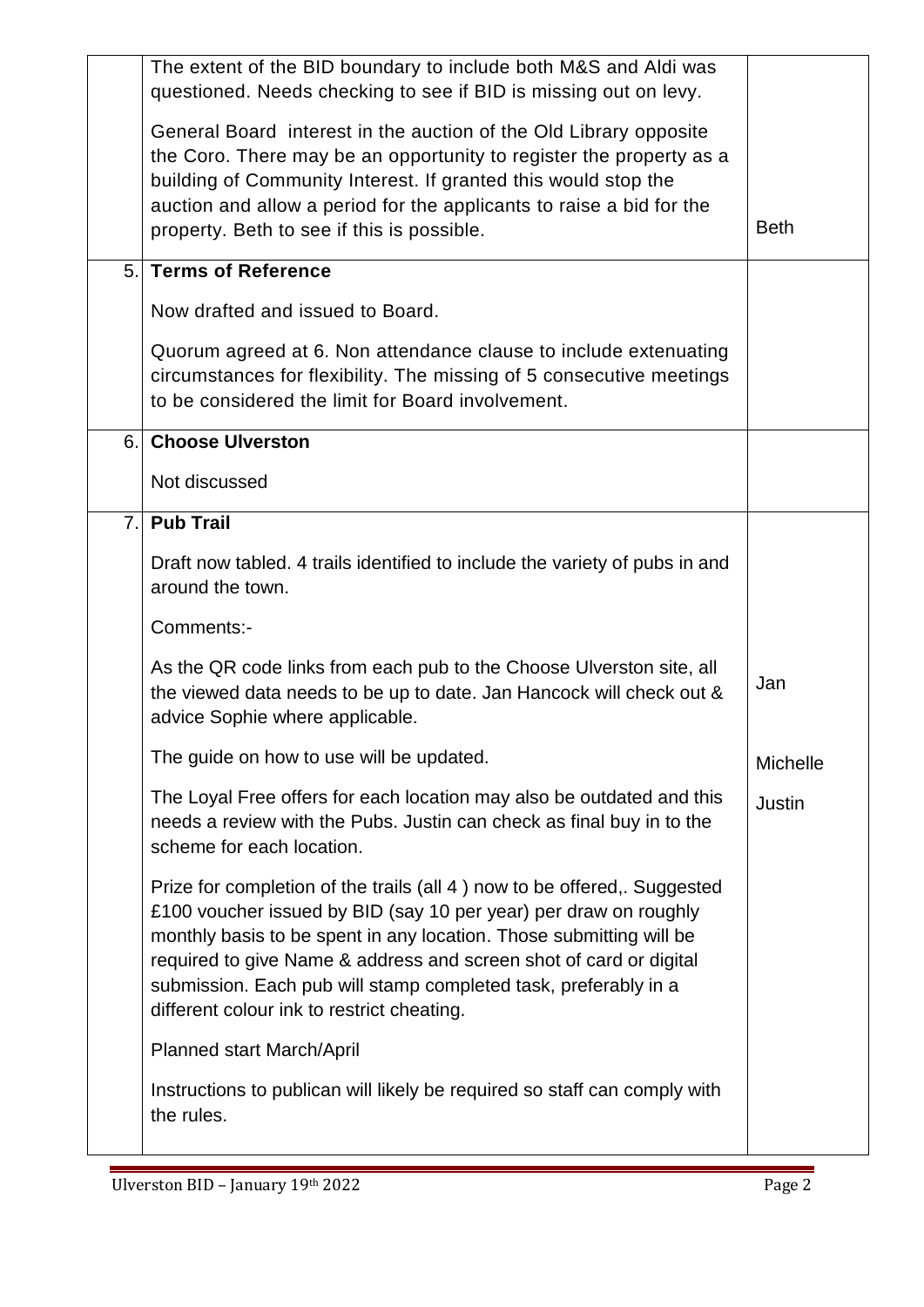|    | <b>Augmented Reality Trail.</b>                                                                                                                                                                                                                                                                  |                 |
|----|--------------------------------------------------------------------------------------------------------------------------------------------------------------------------------------------------------------------------------------------------------------------------------------------------|-----------------|
|    | Good feedback but poor signs and need to be more robust. Michelle to<br>chase.                                                                                                                                                                                                                   | Michelle        |
| 8. | <b>Car Park Project Analysis</b>                                                                                                                                                                                                                                                                 |                 |
|    | Meeting being arranged to challenge SLDC data so far and requests<br>for more to clarify charges calculations noted. On face value the loss of<br>revenue through the Covid period allows SLDC to cover any deficit<br>incurred at our expense. The model being used probably needs a<br>review. |                 |
|    | Observations however suggest Buxton St car park has been fuller due<br>to the scheme. Data from 2019 to 2021 also suggests more people<br>staying longer into the second hour. More analysis regd following<br>SLDC responses.                                                                   |                 |
| 9. | <b>Jubilee Plans</b>                                                                                                                                                                                                                                                                             |                 |
|    | None in place yet.                                                                                                                                                                                                                                                                               |                 |
|    | Possible street party with full access to closed streets for existing<br>hospitality; marching bands; extension to flag festival; Union Jack<br>bunting; outside entertainment                                                                                                                   |                 |
|    | All for one day only                                                                                                                                                                                                                                                                             |                 |
|    | BID to liaise with Town Council.                                                                                                                                                                                                                                                                 |                 |
|    | Suggestions requested                                                                                                                                                                                                                                                                            | All             |
|    | <b>10 Grant Applications</b>                                                                                                                                                                                                                                                                     |                 |
|    | Application from Print Fest accepted and agreed. Michelle to notify.                                                                                                                                                                                                                             |                 |
|    | Late application from Dave Crossley for a potential new festival on the<br>outskirts of town with limited numbers sent in. Not discussed in detail<br>Michelle to circulate.                                                                                                                     | <b>Michelle</b> |
| 11 | <b>Justin's Reports</b>                                                                                                                                                                                                                                                                          |                 |
|    | Some progress on ERDF submissions on two fronts. No detail.                                                                                                                                                                                                                                      |                 |
|    | 12 Delegate Reports                                                                                                                                                                                                                                                                              |                 |
|    | Borderland now progressing on a firmer basis and draft report will be<br>ready to share soon.                                                                                                                                                                                                    |                 |